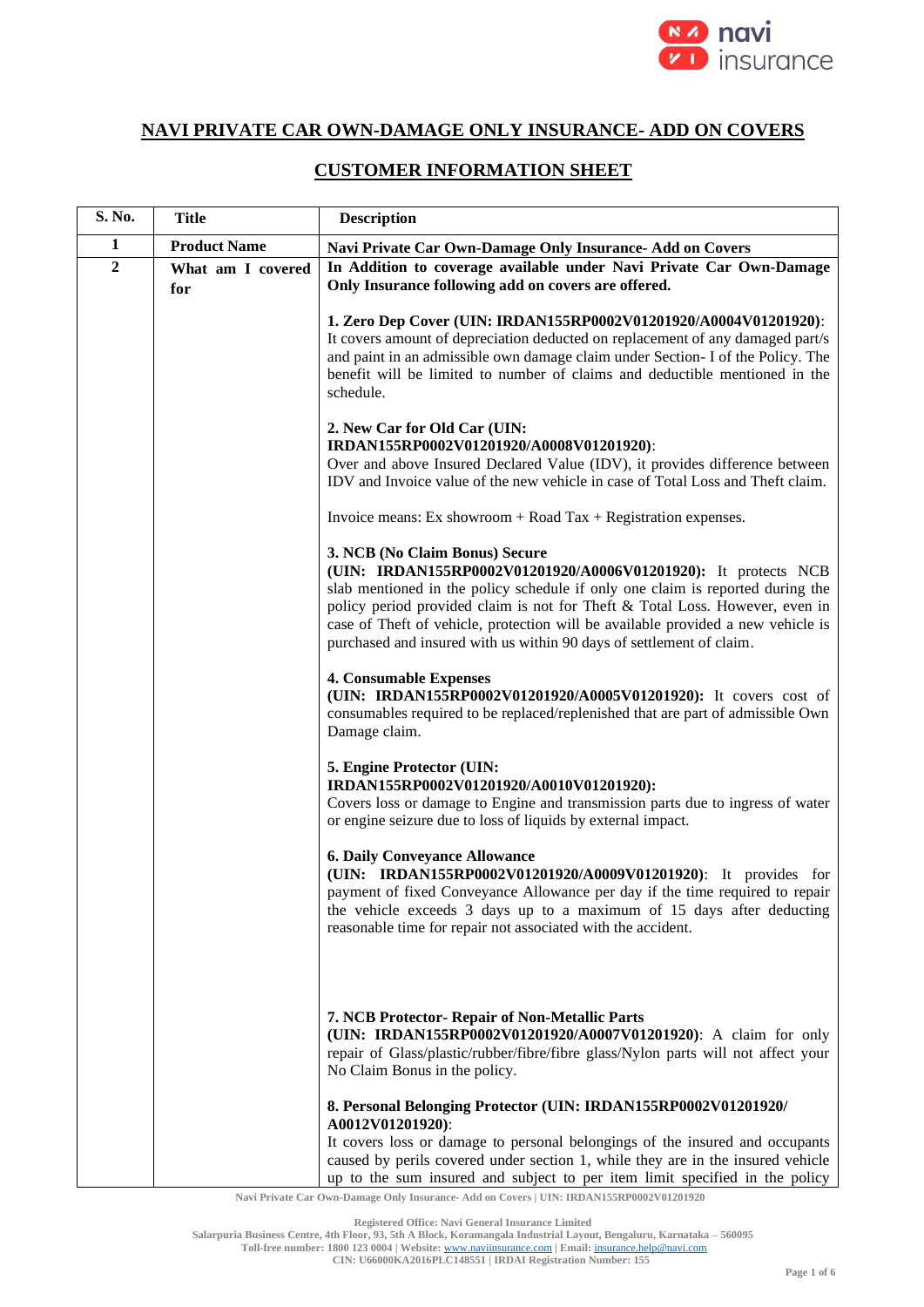

|   |                                                      | schedule.                                                                                                                                                                                                                                                                                            |
|---|------------------------------------------------------|------------------------------------------------------------------------------------------------------------------------------------------------------------------------------------------------------------------------------------------------------------------------------------------------------|
|   |                                                      | 9. Key and Lock Replacement<br>(UIN: IRDAN155RP0002V01201920/A0011V01201920): It covers cost of<br>replacement of Key and/or Lock up to the limit specified in the schedule if the<br>keys are lost or stolen or insured vehicle is broken into.                                                     |
|   |                                                      | 10.<br>(UIN:<br><b>Tyre</b><br><b>Replacement</b><br>IRDAN155RP0002V01201920/<br>A0013V01201920): It covers the cost of repair or replacement of Tyres with or<br>without depreciation deduction, as opted by you, if such loss or damage is<br>caused by perils covered in section 1 of the policy. |
|   |                                                      | 11. Depreciation Cover- Specified Limit<br>(UIN: IRDAN155RP0002V01201920/A0014V01201920): It covers the amount<br>of depreciation deducted on replacement of any damaged part/s and paint under<br>an admissible own damage claim up to the sum insured mentioned in the policy<br>schedule.         |
|   |                                                      | 12.<br>Roadside<br><b>Assistance</b><br>(UIN:<br>IRDAN155RP0002V01201920/<br>A0015V01201920): Provides assistance in case of breakdown/accident of<br>vehicle, Tyre Puncture, Battery discharge etc. through a service provider.                                                                     |
| 3 | What are the major<br><b>Exclusions</b><br>in<br>the | 1. Zero Dep cover<br>a) Deductible as mentioned in the policy schedule.                                                                                                                                                                                                                              |
|   | policy?                                              | 2. Consumable Expenses                                                                                                                                                                                                                                                                               |
|   |                                                      | a) Any consumable not associated with admissible Own Damage claim<br>under section I (Own Damage) of the policy.<br>Any consumables that are related to wear and tear and not directly<br>b)<br>related to claim.                                                                                    |
|   |                                                      | 3. Engine Protector                                                                                                                                                                                                                                                                                  |
|   |                                                      | Any consequential loss, wear and tear, mechanical & electrical failure<br>a)<br>and parts falling under warranty.<br>b) Loss or damage due to corrosion of engine or parts thereof due to delay                                                                                                      |
|   |                                                      | in intimation.                                                                                                                                                                                                                                                                                       |
|   |                                                      | c) Depreciation on parts unless zero dep cover is opted.<br>d) Deductible as stated in policy schedule.                                                                                                                                                                                              |
|   |                                                      | 4. NCB Protector-Repair of Non-Metallic Parts                                                                                                                                                                                                                                                        |
|   |                                                      | a) If painting work is done without any repair associated with those parts.                                                                                                                                                                                                                          |
|   |                                                      | 5. Daily Conveyance Allowance                                                                                                                                                                                                                                                                        |
|   |                                                      | a) If Vehicle is not repaired at the Authorised Garage.<br>b) If claim under section 1 (Own Damage) is not valid and admissible.                                                                                                                                                                     |
|   |                                                      | If time required for repair of motor vehicle is up to 3 days.<br>C)<br>d) if repair is delayed due to non-availability of spares.                                                                                                                                                                    |
|   |                                                      | e) If claim is only for windscreen or glass damage.                                                                                                                                                                                                                                                  |
|   |                                                      | 6. Tyre Replacement                                                                                                                                                                                                                                                                                  |
|   |                                                      | a) loss or damage arising out of natural wear and tear.<br>any loss or damage within first 15 days of inception of the policy.<br>b)                                                                                                                                                                 |
|   |                                                      | loss or damage to wheel accessories, any other parts.<br>C)<br>if the tyre(s) being claimed is different from tyre(s) insured/supplied as<br>d)<br>original equipment along with the vehicle unless informed to us and<br>mentioned/endorsed on the policy.                                          |
|   |                                                      | loss or damage resulting from hard driving due to race, rally or illegal<br>e)                                                                                                                                                                                                                       |
|   |                                                      | activities.<br>loss or damage arising out of any manufacturing defect or design.<br>$\mathbf{f}$ )                                                                                                                                                                                                   |
|   |                                                      | Theft of tyre(s) or its parts accessories without vehicle being stolen or<br>g)<br>theft of entire vehicle.                                                                                                                                                                                          |

**Registered Office: Navi General Insurance Limited**

**Salarpuria Business Centre, 4th Floor, 93, 5th A Block, Koramangala Industrial Layout, Bengaluru, Karnataka – 560095**

**Toll-free number: 1800 123 0004 | Website:** [www.naviinsurance.com](http://www.naviinsurance.com/) **| Email:** [insurance.help@navi.com](mailto:insurance.help@navi.com)

**CIN: U66000KA2016PLC148551 | IRDAI Registration Number: 155**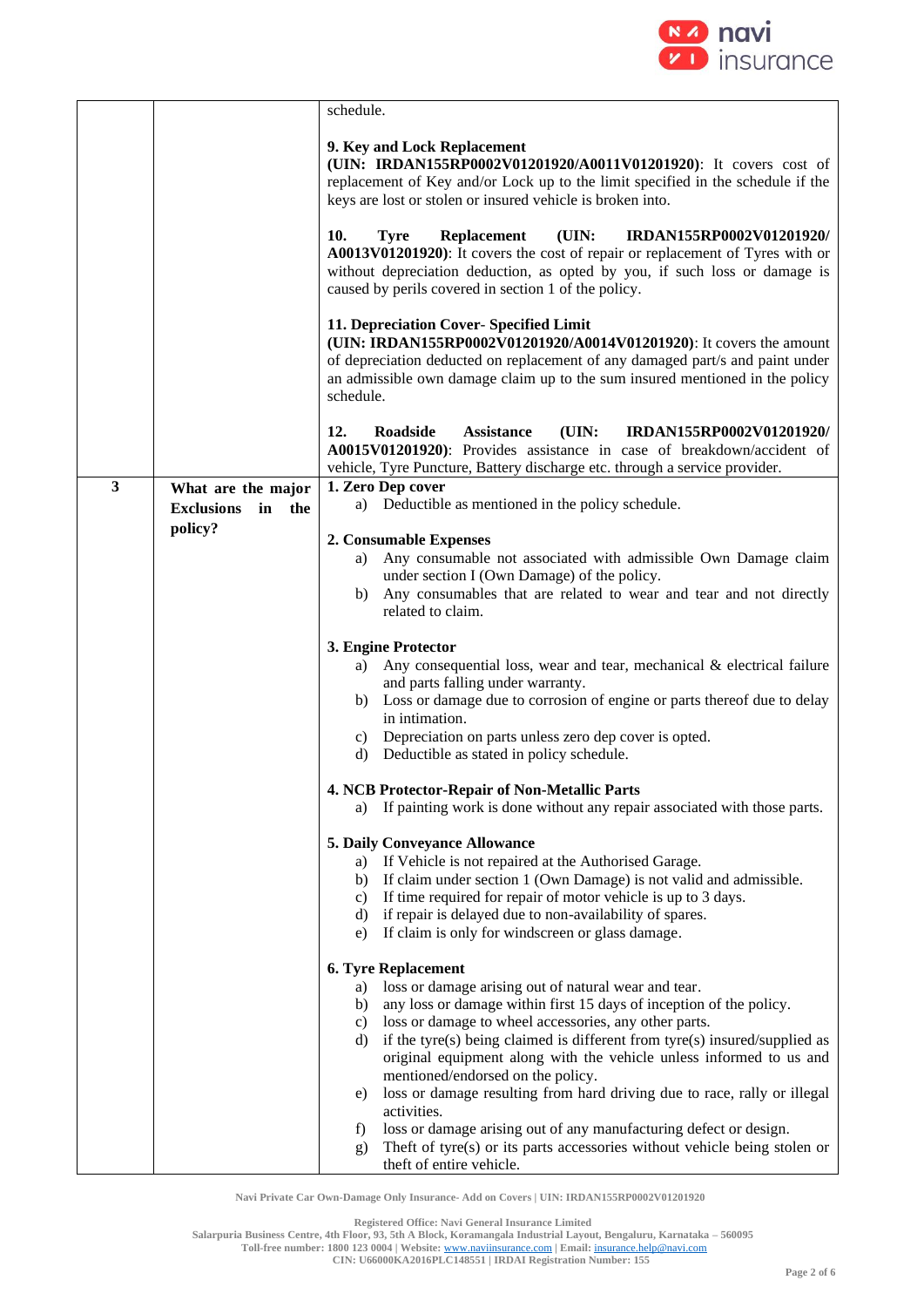

| Tyre(s) with scratches, minor cuts, noise and vibrations that do not<br>h)<br>affect product function or performance<br>Any loss or damage to tyre that results from running of the vehicle with<br>i)<br>deflated tyre $(s)$ . |
|---------------------------------------------------------------------------------------------------------------------------------------------------------------------------------------------------------------------------------|
|                                                                                                                                                                                                                                 |
| 7. Key and Lock Replacement                                                                                                                                                                                                     |
| If key is lost or stolen while left in the vehicle.<br>a)                                                                                                                                                                       |
|                                                                                                                                                                                                                                 |
| 8. Personal Belonging Protector                                                                                                                                                                                                 |
| Any goods or samples carried in connections with any trade or business<br>a)                                                                                                                                                    |
| is not covered.                                                                                                                                                                                                                 |
|                                                                                                                                                                                                                                 |
| 9. Roadside Assistance                                                                                                                                                                                                          |
| Act of God (including exceptional adverse weather conditions),<br>a)<br>earthquake, fire                                                                                                                                        |
| b) Loss of or damage to luggage or other personal effects that might occur                                                                                                                                                      |
| during the services performance.                                                                                                                                                                                                |
| c) Vehicles used for the purpose of racing, rallying, motor-sports.                                                                                                                                                             |
| Routine repairs/services at user's home or other location.<br>d)                                                                                                                                                                |
| Consequential damages arising out of repair on the spot/towing or any<br>e)                                                                                                                                                     |
| other roadside assistance services.                                                                                                                                                                                             |
| Any event not stated in coverages.<br>f)                                                                                                                                                                                        |
| (Note: the above is a partial listing of the policy exclusions. Please refer to the<br>policy document for the full listing)                                                                                                    |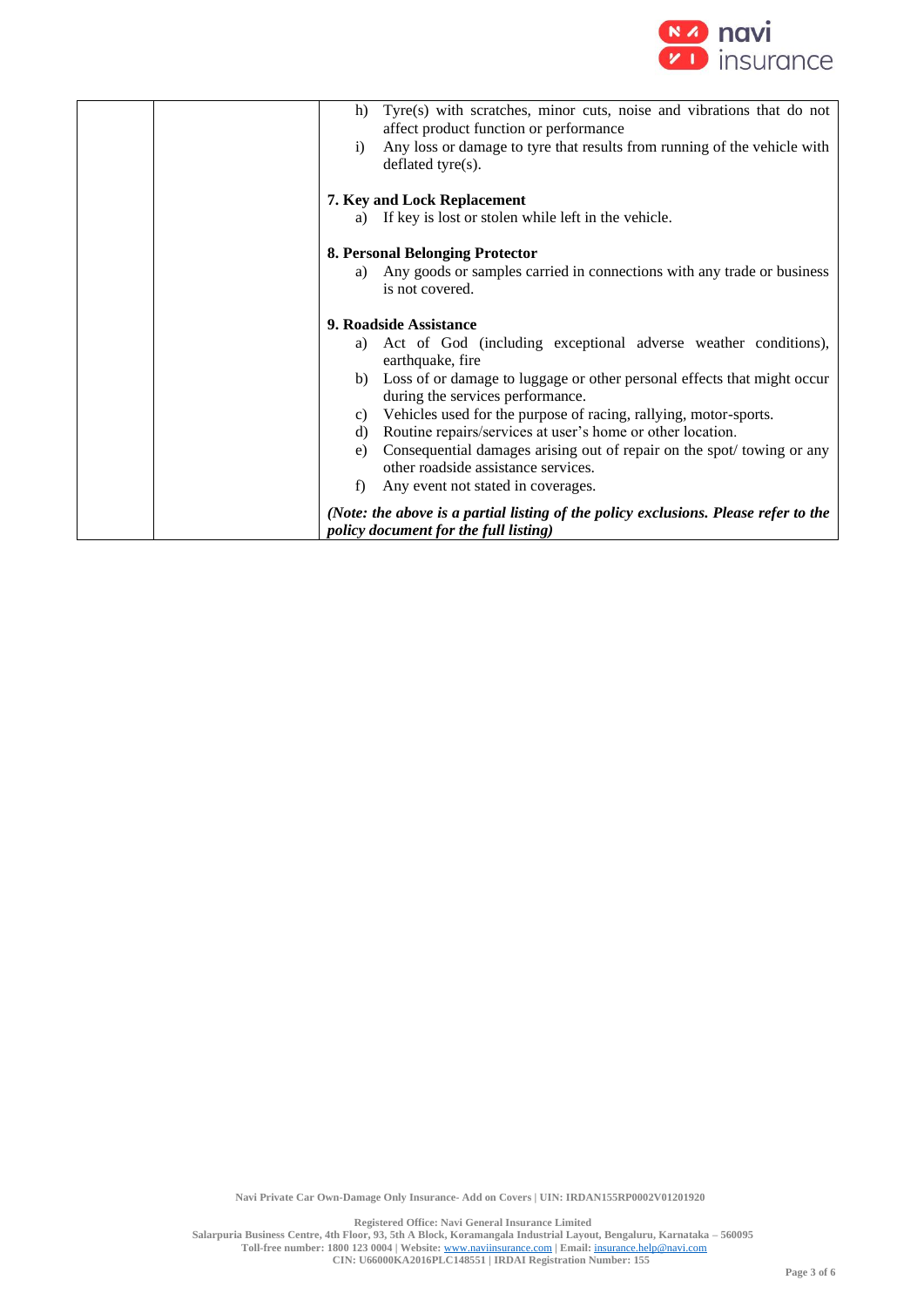

| $\overline{\mathbf{4}}$ | <b>Claims</b> | <b>Claim Notification &amp; Registration:</b>                                                                                                                                                                                                                                                                                                                                                                                                                                                                                                                                                                                                                                                                                                                               |
|-------------------------|---------------|-----------------------------------------------------------------------------------------------------------------------------------------------------------------------------------------------------------------------------------------------------------------------------------------------------------------------------------------------------------------------------------------------------------------------------------------------------------------------------------------------------------------------------------------------------------------------------------------------------------------------------------------------------------------------------------------------------------------------------------------------------------------------------|
|                         |               | Notify or submit a claim by following way;<br>By calling Toll Free 18001230004 OR<br>By sending an E Mail to insurance.help@navi.com OR<br>٠<br>For Senior Citizens, we have a special cell and Our Senior Citizen<br>customers can email us at seniorcare@navi.com for priority resolution<br>Through Customer Portal on website www.naviinsurance.com OR<br>٠<br>Using Mobile App OR<br>٠<br>Directly walk into branch<br>$\bullet$<br>While notifying the claim, following information should be provided:<br>Name of insured<br>$\bullet$<br>Insured contact numbers<br>٠<br>Policy number<br>٠<br>Date and time of loss<br>Location of loss<br>٠<br>Nature and approximate extent of loss<br>$\bullet$<br>Place and contact details of the person at the loss location |
|                         |               | <b>After Notification &amp; Registration:</b>                                                                                                                                                                                                                                                                                                                                                                                                                                                                                                                                                                                                                                                                                                                               |
|                         |               | <b>Own Damage Claims:</b>                                                                                                                                                                                                                                                                                                                                                                                                                                                                                                                                                                                                                                                                                                                                                   |
|                         |               | You are advised to shift your vehicle to any of our network garage to avail<br>"cashless" facility. Alternatively, you may shift your vehicle to any garage of<br>your choice to avail claim as "Reimbursement".                                                                                                                                                                                                                                                                                                                                                                                                                                                                                                                                                            |
|                         |               | Survey will be conducted before you carry out the repair by the surveyor at the<br>garage. Please refer policy for details regarding survey process.                                                                                                                                                                                                                                                                                                                                                                                                                                                                                                                                                                                                                        |
|                         |               | The Company has option to repair, reinstate or replace the vehicle or part<br>thereof and/or its accessories or may pay in cash the amount of the loss or<br>damage and the liability of the Company shall not exceed:                                                                                                                                                                                                                                                                                                                                                                                                                                                                                                                                                      |
|                         |               | (a) for total loss / constructive total loss of the vehicle - the Insured's Declared<br>Value (IDV) of the vehicle (including accessories thereon) as specified in the<br>Schedule less the value of the wreck.                                                                                                                                                                                                                                                                                                                                                                                                                                                                                                                                                             |
|                         |               | (b) for partial losses, i.e. losses other than Total Loss/Constructive Total Loss of<br>the vehicle - actual and reasonable costs of repair and/or replacement of parts<br>lost/damaged subject to depreciation as per limits specified (Not applicable if<br>add on cover is opted for covering depreciation) and any other applicable add on<br>cover.                                                                                                                                                                                                                                                                                                                                                                                                                    |
|                         |               | Following are the documents that will be needed for survey and processing of<br>Own Damage claim:                                                                                                                                                                                                                                                                                                                                                                                                                                                                                                                                                                                                                                                                           |
|                         |               | Claim Form completely filled and duly signed by Insured (CO's seal<br>$\bullet$<br>need to be affixed in case the insured is a Firm/Company)<br>Copy of Registration Certificate (original for verification)<br>Copy of Motor Driving License of the person driving the vehicle at the<br>time of accident (original for verification)<br>Police Report / Panchnama (In case of Partial Theft / Third Party<br>property damage / Death / Body Injury / Damage due to Riot, Strike<br>and Malicious act)<br>KYC documents (Address Proof as per policy & ID proof) if claim<br>amount exceeds Rs.1 lakh.<br>Cancelled Cheque (CTS complied) or Filled NEFT Mandate form for                                                                                                  |

**Registered Office: Navi General Insurance Limited**

**Salarpuria Business Centre, 4th Floor, 93, 5th A Block, Koramangala Industrial Layout, Bengaluru, Karnataka – 560095**

**Toll-free number: 1800 123 0004 | Website:** [www.naviinsurance.com](http://www.naviinsurance.com/) **| Email:** [insurance.help@navi.com](mailto:insurance.help@navi.com) **CIN: U66000KA2016PLC148551 | IRDAI Registration Number: 155**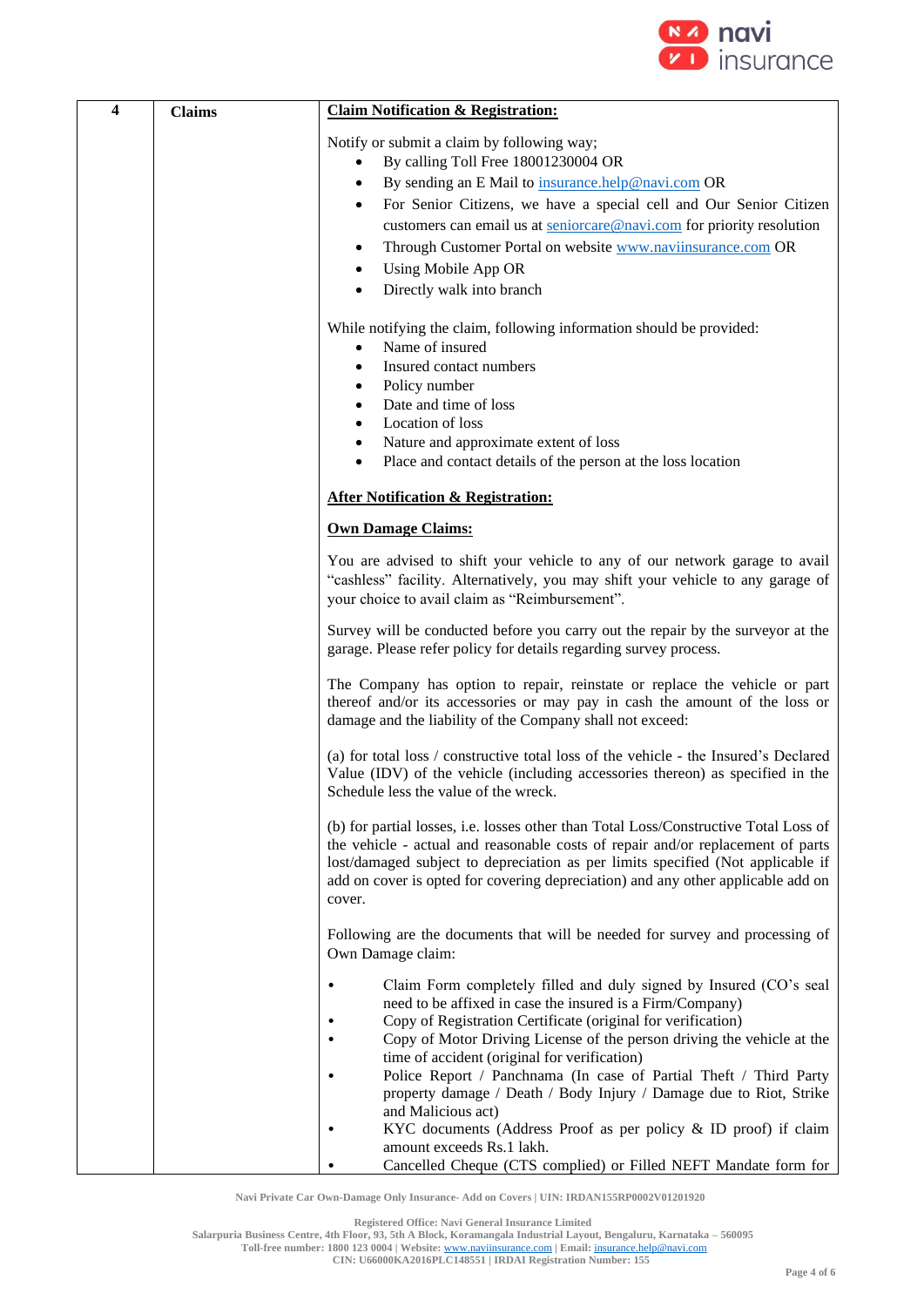

|   |                                   | online transfer of claim payment. (For reimbursement claims only).                                                                                                                                                                                                                                    |
|---|-----------------------------------|-------------------------------------------------------------------------------------------------------------------------------------------------------------------------------------------------------------------------------------------------------------------------------------------------------|
|   |                                   | <b>Own Damage Claim Settlement:</b>                                                                                                                                                                                                                                                                   |
|   |                                   | 1. After receipt of all relevant claim document, surveyor will assess the<br>loss and issue work order.                                                                                                                                                                                               |
|   |                                   | The surveyor may conduct re-inspection once repairs are completed.<br>2.                                                                                                                                                                                                                              |
|   |                                   | Navi GI will issue a Claim Amount Confirmation (CAC) on receipt of<br>3.<br>original/proforma repairing bill.                                                                                                                                                                                         |
|   |                                   | You can take the delivery of your vehicle by paying your share in claim<br>4.<br>and/or amount towards any non-accidental work. While taking delivery<br>of your vehicle, submit Satisfaction letter signed by you (CO's seal<br>need to be affixed in case the insured is a Firm/Company) to garage. |
|   |                                   | We will release claim payment within 7 working days after receipt of all<br>claim document.                                                                                                                                                                                                           |
|   |                                   | The list of documents furnished herein is illustrative but not exhaustive. We may<br>request you to provide more documents depending upon the nature of loss and<br>circumstances.                                                                                                                    |
|   |                                   | Please also refer policy for detail documentation requirement.                                                                                                                                                                                                                                        |
| 5 | <b>Policy Servicing</b>           | <b>a. Call Us: Toll Free 1800 123 0004</b>                                                                                                                                                                                                                                                            |
|   |                                   | b. Email: insurance.help@navi.com                                                                                                                                                                                                                                                                     |
|   |                                   | Email for Senior Citizens- seniorcare@navi.com                                                                                                                                                                                                                                                        |
|   |                                   | c. Visit our website: https://www.naviinsurance.com/service/                                                                                                                                                                                                                                          |
|   |                                   | d. Walk in for assistance                                                                                                                                                                                                                                                                             |
|   |                                   | e. Dispatch your letters to us at -                                                                                                                                                                                                                                                                   |
|   |                                   | Corporate Office: Navi General Insurance Limited                                                                                                                                                                                                                                                      |
|   |                                   | Salarpuria Business Centre, 4th B Cross Road, 5th Block, Koramangala<br>Industrial Layout, Bengaluru, Karnataka - 560095                                                                                                                                                                              |
|   |                                   | f. Escalation $-$                                                                                                                                                                                                                                                                                     |
|   |                                   | First Escalation - Contact Customer Experience Team at -<br>Manager.CustomerExperience@navi.com                                                                                                                                                                                                       |
|   |                                   | Second Escalation - Email to Head Customer Experience and<br>Grievance Redressal Officer at - Head.CustomerExperience@navi.com                                                                                                                                                                        |
|   | Grievances /<br><b>Complaints</b> | If You have a grievance about any matter relating to the Policy, or Our<br>decision on any matter, or the claim, You can address Your grievance as<br>follows:                                                                                                                                        |
|   |                                   | 1. Our Grievance Redressal Officer                                                                                                                                                                                                                                                                    |
|   |                                   | You can send Your grievance in writing by post or email to Our<br>Grievance Redressal Officer at the following address:                                                                                                                                                                               |
|   |                                   | <b>Navi General Insurance Limited</b>                                                                                                                                                                                                                                                                 |
|   |                                   | (formerly known as DHFL General Insurance Limited)                                                                                                                                                                                                                                                    |
|   |                                   | Corporate Office: Salarpuria Business Centre, 4th B Cross Road,<br>5th Block, Koramangala Industrial Layout, Bengaluru, Karnataka -<br>560095                                                                                                                                                         |
|   |                                   | E-mail: gro@navi.com                                                                                                                                                                                                                                                                                  |
|   |                                   | Toll free: 1800 123 0004                                                                                                                                                                                                                                                                              |
|   |                                   | 2. Consumer Affairs Department of IRDAI                                                                                                                                                                                                                                                               |
|   |                                   | In case it is not resolved within 15 days or if You are unhappy with<br>a.<br>the resolution You can approach the Grievance Redressal Cell of the<br>Consumer Affairs Department of IRDAI by calling Toll Free Number                                                                                 |

**Registered Office: Navi General Insurance Limited Salarpuria Business Centre, 4th Floor, 93, 5th A Block, Koramangala Industrial Layout, Bengaluru, Karnataka – 560095 Toll-free number: 1800 123 0004 | Website:** [www.naviinsurance.com](http://www.naviinsurance.com/) **| Email:** [insurance.help@navi.com](mailto:insurance.help@navi.com) **CIN: U66000KA2016PLC148551 | IRDAI Registration Number: 155**